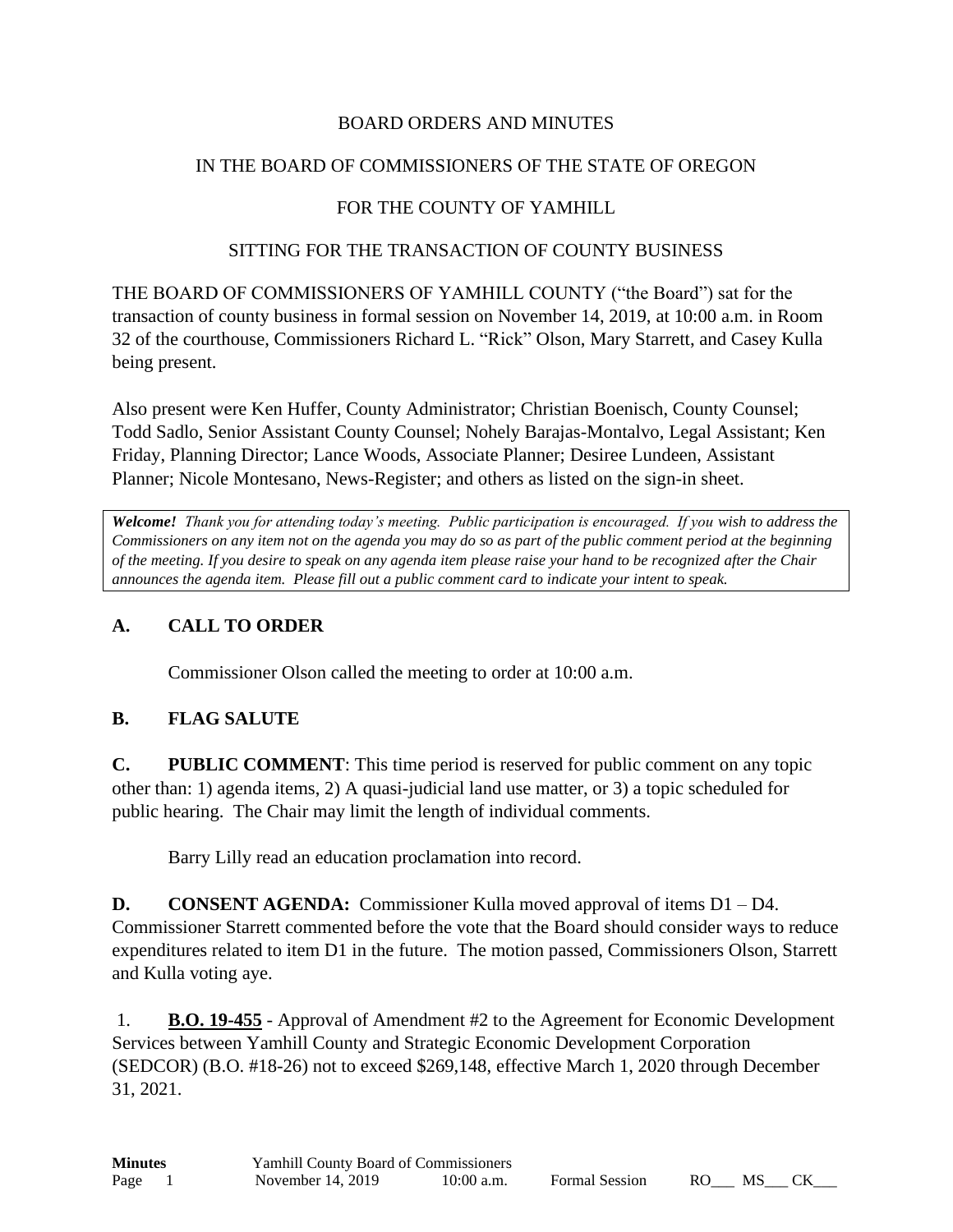2. **B.O. 19-456** - Approval of a contract with Farline Bridge Inc. to complete the Salt Creek (Riverbend Rd.) Bridge Project, retroactive to September 5, 2019.

3. **B.O. 19-457** - Approval of the reappointment of Roger Hall to the Parks and Recreation Advisory Board for a four-year term to expire November 14, 2023.

4. **B.O. 19-458** - Approval of position management authority adding 1.0 FTE Program Manager in the Health and Human Services Division.

#### **E. OLD BUSINESS:**

1. **B.O. 19-459** - Consideration of the adoption of findings in the matter of upholding the Planning Director's approval of a request to change the approved location of a forest template dwelling on Tax Lot 5614-2100 as tentatively approved on October 17, 2019. Planning Docket # FT-04-19; Applicant: Justin Trowbridge (as agent for the owner, Paul Vandonzel).

Mr. Sadlo clarified the amendment made to the language which was adding "as agent for the owner, Paul Vandonzel" to the name of the Applicant.

Commissioner Starrett moved approval of item E1. The motion passed, Commissioners Olson, Starrett and Kulla voting aye.

**F. OTHER BUSINESS** (Add-ons and non-consent items): None.

## **G. PUBLIC HEARINGS:**

1. Docket #C-14-19/SDR-23-19: An appeal of the Planning Commission's approval of a 9 conditional use and site design review request for a winery and tasting room. Appellant: Saj and Pauline Jivanjee, Tax Lot: 3215-1901, 13500 NE Ellenease Ave., Newberg.

Commissioner Olson opened the public hearing at 10:06 a.m. There were no abstentions or objection to jurisdiction and there were no reports of ex-parte contact or site visits. Mr. Friday read the statement required by ORS 197.763(5).

Staff Report: Lance Woods presented the staff report stating the applicant is seeking approval to convert an existing structure into a winery and a by-appointment wine tasting room. The property has both residential and farm uses and is in an AF-10 zone.

Applicant: Greg Colwell stated his proposal is to open a small family operation which has been approved by the Planning Commission. He is seeking common ground with his neighbors that will allow for their plans to continue without significant impact to their surrounding neighbors. Mr. Colwell stated a proposed modification to Condition #9 to extend the hours of operation to 7:00 p.m. which coincide with neighboring winery hours of operation.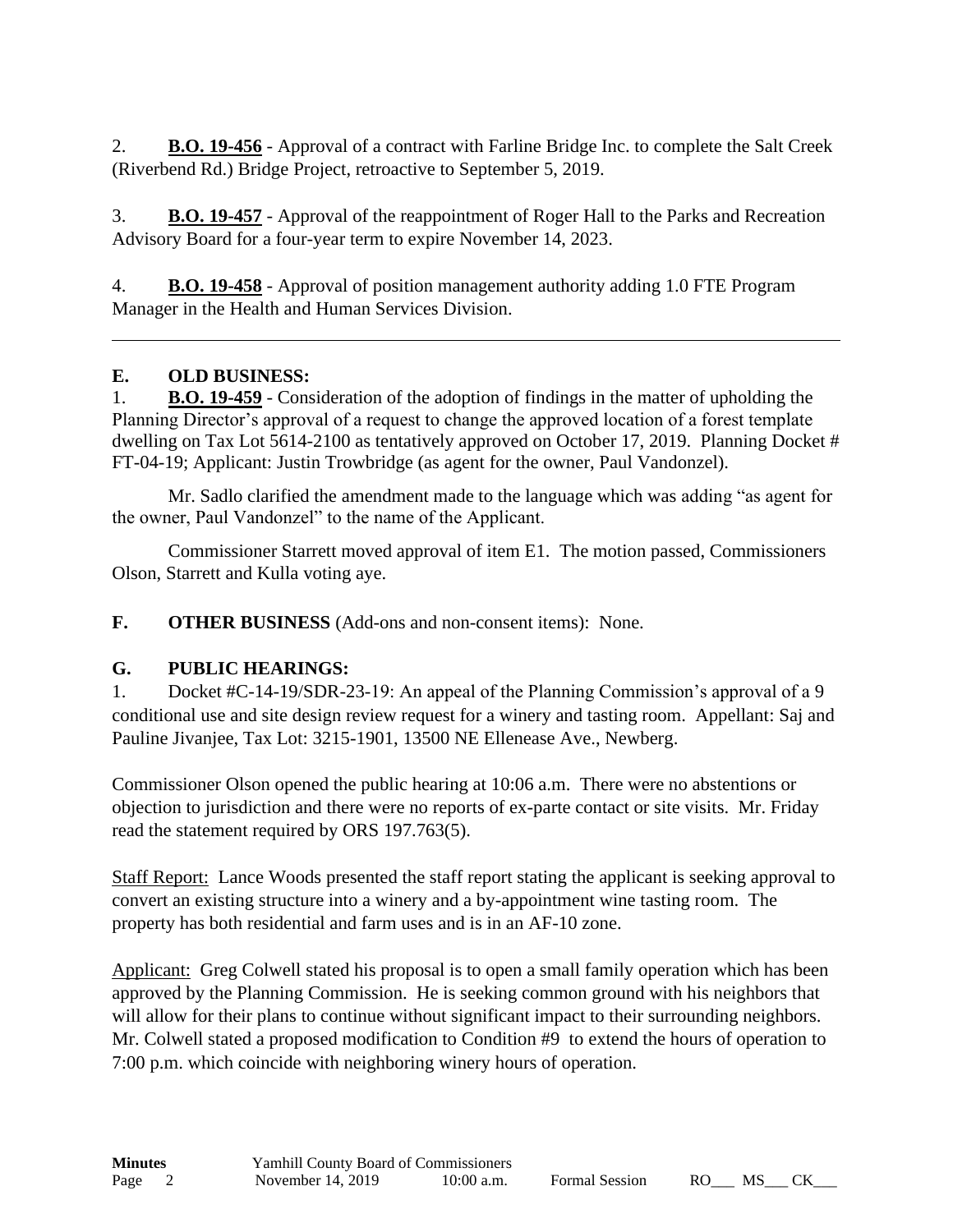Appellant: Jennifer Bragar, appellant legal counsel, submitted written testimony. She stated the Applicant has not adequately proven the right to use or control the easement for the purpose of a commercial winery which will burden the Jivanjee's residence entry with increased traffic which she reports does not meet private road criteria for turnouts or fire safety. Ms. Bragar reviewed the risk of fire safety and traffic impacts. She asked that the Board deny the application. There was discussion regarding clarification of roadway length and the traffic analysis provided by the Appellant. Ms. Bragar stated her client will not allow the easement extension for the purpose of commercial use. Mr. Jivanjee stated the Applicant should be responsible in circuit court to prove the road easement is their right to use and won't incumber his property value.

Mr. Sadlo stated the Colwell's have a right to a non-restrictive use of the easement and the venue and jurisdiction to appeal their right should not fall on the Board. Mr. Jivanjee stated the fundamental change of the easement should be on the applicant and the neighbors. When asked about neighboring trees along the easement which he said are encroaching on his property, Mr. Jivanjee stated they are on the property line and Ms. Bragar stated this is another fire safety issue. Ms. Brager addressed issues regarding emergency vehicle accessibility and the impacts of the uses by the surrounding residences and businesses due to the likely unlimited access and called the TVF&R testimony into question due to insufficient conclusions by TVF&R which could have impacts on the Appellant's property.

Public Comment: Ranee Solmonsson read her written testimony into record. Her concerns included access and erosion control standards and mentioned that currently there is no easement road maintenance. She noted a correction stating that the Solmonsson's did not propose a 500 case per year wine production number as stated in the Staff Report but only asked that there be a production limit.

Public Agency Reports: Mr. Woods reviewed the public agency reports received.

Applicant Rebuttal: Ms. Colwell noted they have shared road maintenance with the support of two other neighbors, the Becking's and Taylor's. Mr. Colwell stated TVF&R and has given final approval on the access easement for any allowable activities under AF-10 zoning. Mr. Friday asked the Colwell's if they want to continue with the tasting room even though there isn't enough evidence regarding traffic to make findings to support it. He recommended either asking for a continuance and submit traffic evidence or withdraw the request of the tasting room for further review, as he is unsure an appeal without the traffic study for the tasting room portion of the application would be unsuccessful. There was a request by the Applicants to defer until November  $26<sup>th</sup>$  at 1:30 p.m. in room 32 at the point of staff rebuttal.

Commissioner Starrett moved to keep the public hearing record open until November  $26<sup>th</sup>$ at 1:30 p.m. in Room 32 to continue the public hearing at the point of staff rebuttal. The motion passed, Commissioners Olson, Starrett and Kulla voting aye.

$$
\underline{\qquad}\overline{\qquad}\overline{\text{MS}}\underline{\qquad}\overline{\text{CK}}\underline{\qquad}
$$